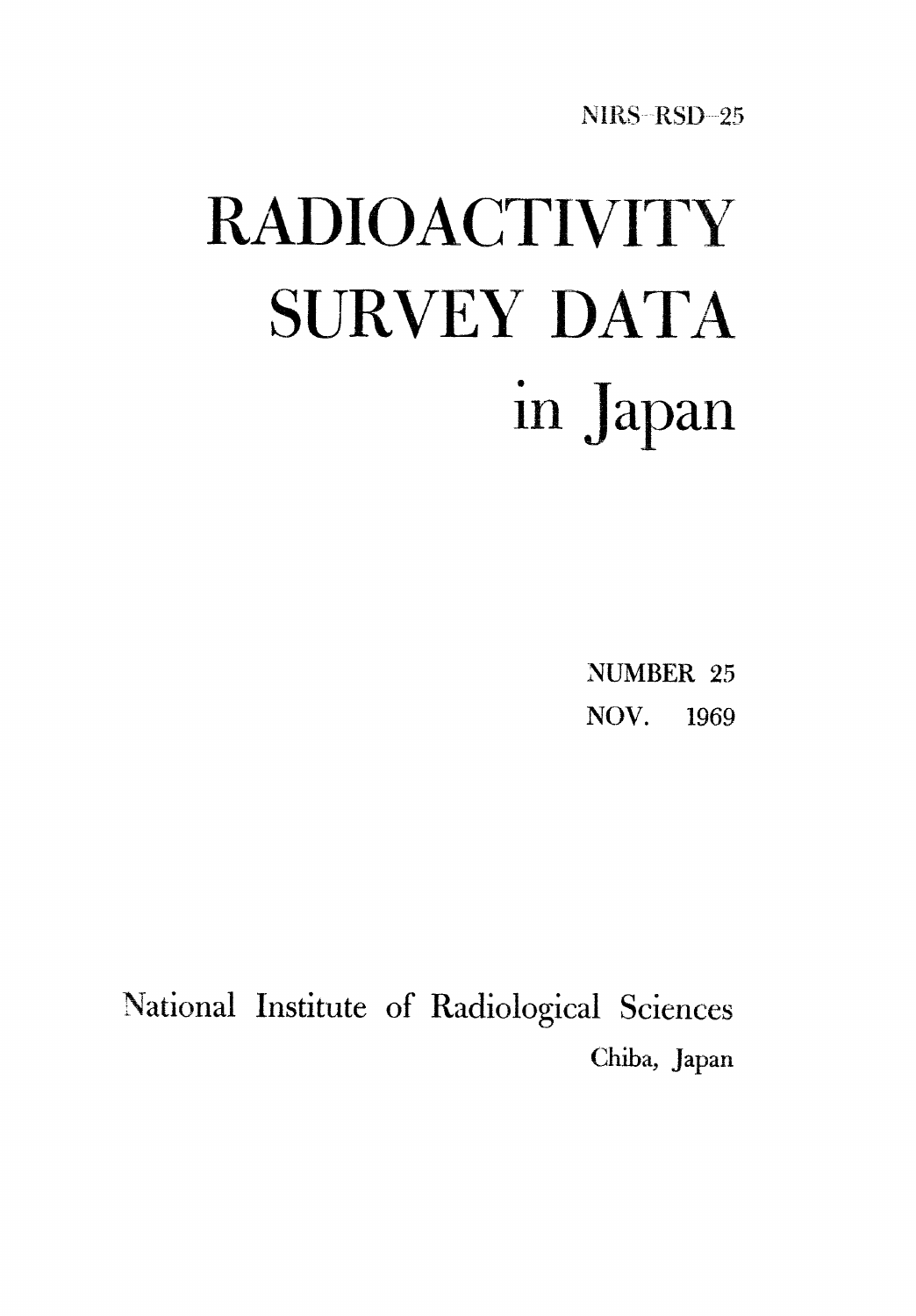# **Radioactivity Survey Data**

### in Japan

#### Number 25

Nov. 1969

Contents

#### DATA OF ROUTINE SURVEY

| Page |  |
|------|--|

External Exposure due to Natural Radiation (National Institute of Radiological  $Science$   $1$ 

**External Dose Data** 

#### Plant Data

Page

Concentration of Carbon-14 in Plant Essential Oil (National Institute of Radiological  $Science$   $5$ 

DATA OF THE TENTH NUCLEAR TEST OF THE PEOPLE'S REPUBLIC OF CHINA

#### Meteorological Data

Gross Bata-radioactivity in Rain and Dry Fallout 

Gross Beta-radioactivity in Upper Air (Research and Development H.Q., Japan 

National Institute of Radiological Sciences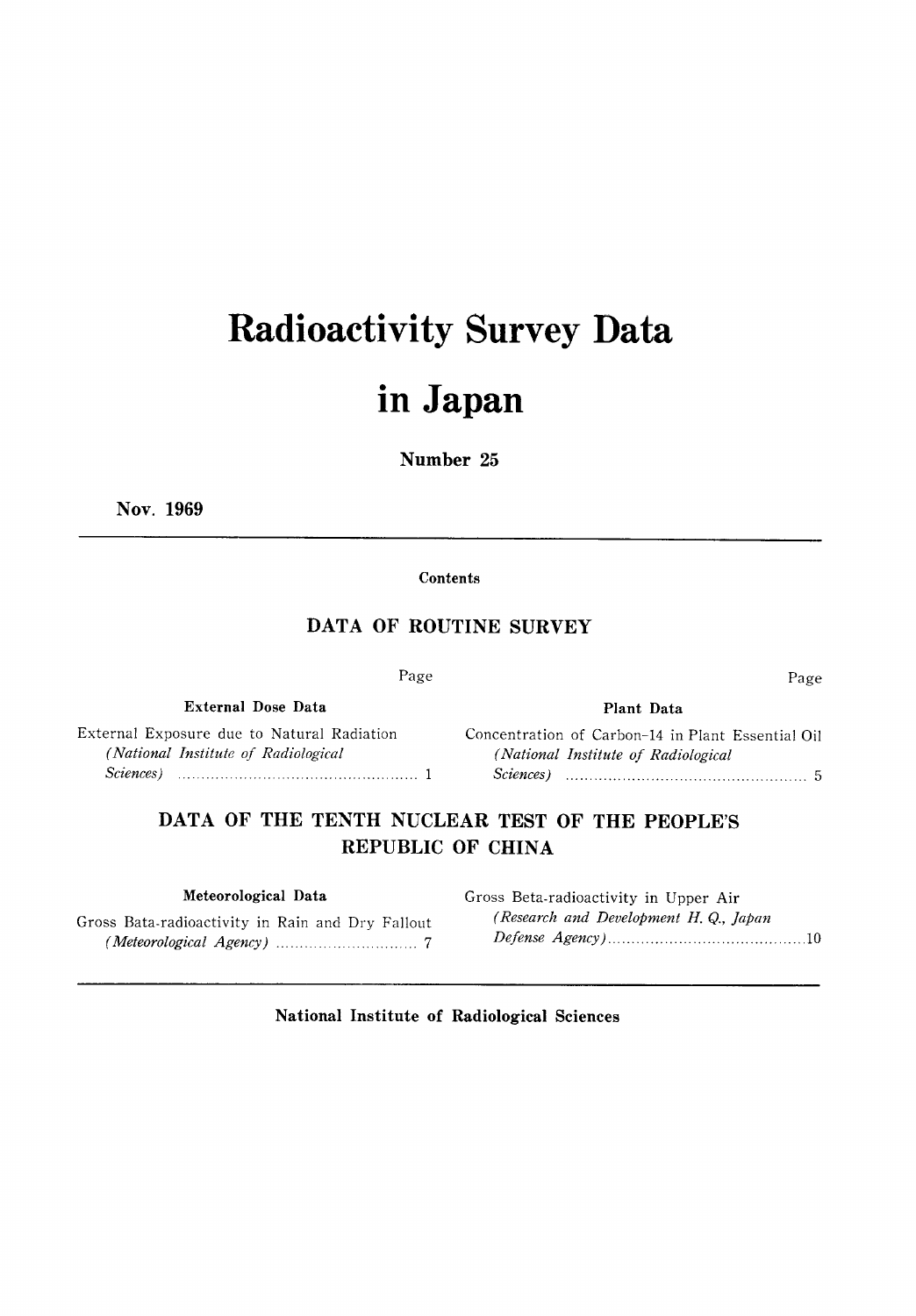## DATA OF ROUTINE SURVEY

### **External Dose Data**

#### External Exposure due to Natural Radiation

(National Institute of Radiological Sciences)

A field survey of exposure rates due to natural radiation has been conducted throughout the Kyushu district of Japan during May, 1968 and October, 1969.

The situation of the Kyushu district in Japan is shown in Figure 1. Distribution of observed locations in the district is indicated in Figure 2. In each location, from one to four sites containing at least 5 stations were chosen for observation and measurements were made there. A total of 119 sites were measured.

Observations were made using a spherical ionization chamber and a scintillation surveymeter. The spherical plastic ionization chamber of which inner diameter and wall thickness are respectively 200 mm and 3 mm (acrylate) has adequate sensitivity for field survey. The chamber was used as a standard of measurement. but it is difficult to observe all locations only by the apparatus, so that a surveymeter which contained a detector consisting of a Nal (Tl)  $1''\phi$  $\times1''$  scintillator was used for regular measurements. In 11 sites, both the chamber and the surveymeter were used for measurment of given stations and their readings are compared for drawing a relationship between them.

Practically the direct readings of the surveymeter were reduced into the readings of the plastic chamber corresponding to it from the relationship of linear proportion. Systematic error at calibration (60Co) and reading error (random) of the plastic chamber were respectively within  $\pm 6\%$  (maximum overall error) and within  $\pm 3.5\%$  (standard error for  $6 \mu R/hr$ ). Reading error of the surveymeter is about  $\pm 3\%$ (standard error for  $6 \mu R/hr$ ).

Measurements in open bare field were made at one meter above the ground and outdoor gamma-ray exposure rates  $(\mu R/hr)$  were due to cosmic rays as well as terrestrial radiation, so that it may be considered that the contribution of fallout due to artificial origin was very slight.

Gamma-ray exposure rates due to natural radiation in each location are shown in Table 1 and population exposure due to natural radiation in each prefecture of the Kyushu district is shown in Table 2 and Figure 3.

Figure 1. The Situation of Kyushu District in Japan

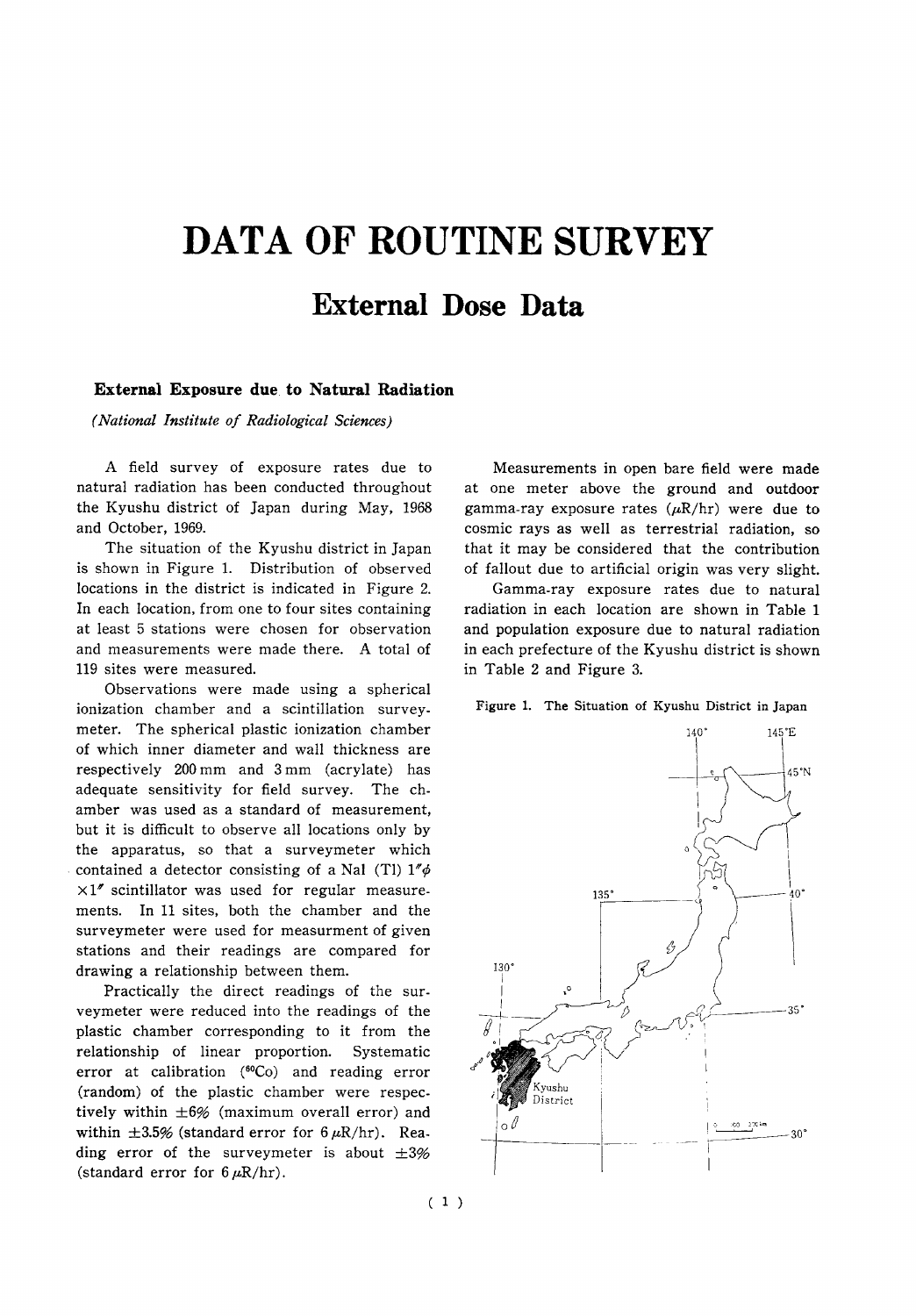

| Table 1. Gamma-ray Exposure Rates due to Natural Radiation in each Location |
|-----------------------------------------------------------------------------|
| $-Mav.$ 1968 and Oct. 1969-                                                 |
| By S. Abe, N. Sekiguchi, K. Shimizu and I. Suvama                           |
| (National Institute of Radiological Sciences)                               |

 $\ddotsc$ 

 $\sim$   $\sim$ 

| Prefecture | Location     | Exposure Rate<br>$(\mu R/hr)$ | Apparatus                                                     | Number of Sites<br>measured in each<br>Location |
|------------|--------------|-------------------------------|---------------------------------------------------------------|-------------------------------------------------|
|            | 1 Kitakyushu | 11.6                          | A B                                                           |                                                 |
|            | 2 Genkai     | 8.2                           | в                                                             |                                                 |
|            | 3 Munakata   | 12.5                          |                                                               |                                                 |
|            | 4 Nogata     | 8.6                           |                                                               |                                                 |
|            | 5 Iizuka     | 12.3                          | $\begin{array}{c} \text{B} \ \text{B} \ \text{B} \end{array}$ |                                                 |
|            | 6 Fukuoka    | 10.2                          | A B                                                           | 3                                               |
|            | 7 Shima      | 13.3                          | $\bf{B}$                                                      |                                                 |
| Fukuoka    | 8 Maebaru    | 10,2                          | A B                                                           |                                                 |
|            | 9 Ono        | 11.2                          |                                                               |                                                 |
|            | 10 Kurume    | 9.4                           | $\frac{B}{B}$                                                 |                                                 |
|            | 11 Okawa     | 9.5                           | B                                                             |                                                 |
|            | 12 Omuta     | 9.6                           | $\bar{\mathbf{B}}$                                            |                                                 |
|            | 13 Yame      | 10.8                          |                                                               |                                                 |
|            | 14 Amagi     | 11,1                          |                                                               |                                                 |
|            | 15 Kaho      | 9.2                           | $\bar{B}$<br>$B$<br>$B$                                       |                                                 |
|            | 16 Buzen     | 12.3                          |                                                               |                                                 |
|            | 17 Yukuhashi | 10.4                          | $_{\rm B}^{\rm B}$                                            |                                                 |

 $(2)$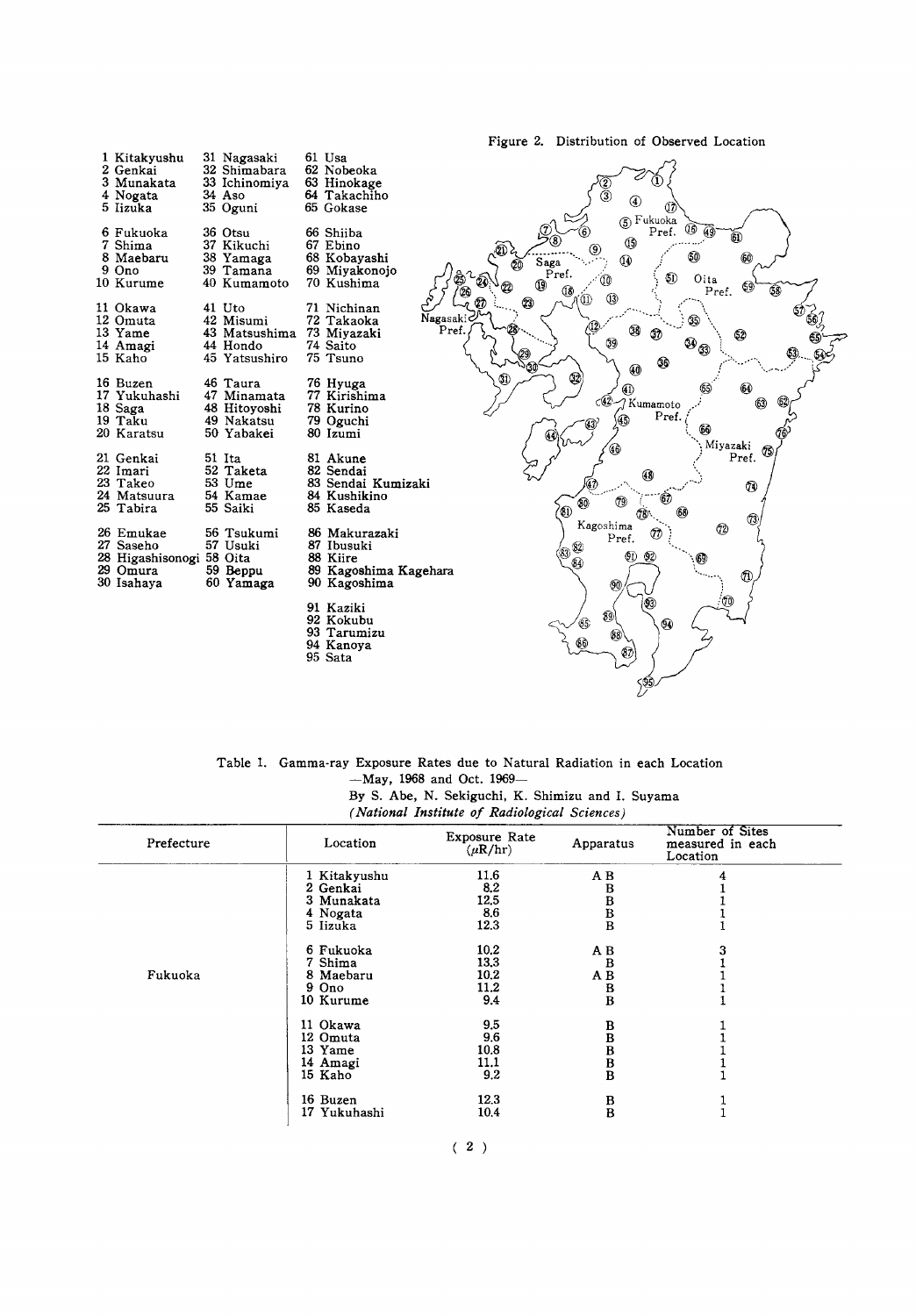| Prefecture | Location                                                               | Exposure Rate<br>$(\mu R/hr)$      | Apparatus                                                             | Number of Sites<br>measured in each<br>Location |
|------------|------------------------------------------------------------------------|------------------------------------|-----------------------------------------------------------------------|-------------------------------------------------|
| Saga       | 18 Saga                                                                | 9.5                                | AВ                                                                    | 4                                               |
|            | 19 Taku                                                                | 9,9                                | B                                                                     | $\mathbf{1}$                                    |
|            | 20 Karatsu                                                             | 10.7                               | A B                                                                   | 1                                               |
|            | 21 Genkai                                                              | 9.1                                | в                                                                     | 1                                               |
|            | 22 Imari                                                               | 12.5                               | B                                                                     | 1                                               |
|            | 23 Takeo                                                               | 11.0                               | В                                                                     | 1                                               |
| Nagasaki   | 24 Matsuura                                                            | 9.3                                | $\, {\bf B}$                                                          | $\mathbf{1}$                                    |
|            | 25 Tabira                                                              | 7.3                                | В                                                                     | $\mathbf{1}$                                    |
|            | 26 Emukae                                                              | 10,5                               | в                                                                     | 1                                               |
|            | 27 Saseho                                                              | 8,9                                | A B                                                                   | 1                                               |
|            | 28 Higashisonogi                                                       | 10.0                               | B                                                                     | 1                                               |
|            | 29 Omura                                                               | 8,7                                | В                                                                     | 1                                               |
|            | 30 Isahaya                                                             | 8.5                                | B                                                                     | 1                                               |
|            | 31 Nagasaki                                                            | 8,2                                | AВ                                                                    | 2                                               |
|            | 32 Shimabara                                                           | 10.7                               | В                                                                     | 1                                               |
|            | 33 Ichinomiya                                                          | 7.3                                | $\, {\bf B}$                                                          | 1                                               |
|            | 34 Aso                                                                 | 7.3                                | В                                                                     | 1                                               |
|            | 35 Oguni                                                               | 8.7                                | $\, {\bf B}$                                                          | 1                                               |
|            | 36 Otsu                                                                | 8,2                                | $\, {\bf B}$                                                          | $\mathbf{1}$                                    |
|            | 37 Kikuchi                                                             | 7.9                                | в                                                                     | 1                                               |
| Kumamoto   | 38 Yamaga                                                              | 9.8                                | в                                                                     | 1                                               |
|            | 39 Tamana                                                              | 10.5                               | $\, {\bf B}$                                                          | 1                                               |
|            | 40 Kumamoto                                                            | 8.5                                | AВ                                                                    | 3                                               |
|            | 41 Uto                                                                 | 8.6                                | в                                                                     | 1                                               |
|            | 42 Misumi                                                              | 10,5                               | в                                                                     | 1                                               |
|            | 43 Matsushima                                                          | 6.7                                | В                                                                     | 1                                               |
|            | 44 Hondo                                                               | 9,3                                | B                                                                     | 1                                               |
|            | 45 Yatsushiro                                                          | 8.5                                | В                                                                     | 1                                               |
|            | 46 Taura                                                               | 9.9                                | $\, {\bf B}$                                                          | 1                                               |
|            | 47 Minamata                                                            | 8.2                                | AВ                                                                    | 2                                               |
|            | 48 Hitoyoshi                                                           | 10.1                               | A B                                                                   | $\mathbf{1}$                                    |
|            | 49 Nakatsu                                                             | 9.0                                | $\, {\bf B}$                                                          | 1                                               |
|            | 50 Yabakei                                                             | 11,2                               | $\, {\bf B}$                                                          | 1                                               |
|            | 51 Hita                                                                | 9.2                                | $\, {\bf B}$                                                          | 1                                               |
|            | 52 Taketa                                                              | 11.0                               | $\, {\bf B}$                                                          | 1                                               |
|            | 53 Ume                                                                 | 10.0                               | B                                                                     | 1                                               |
| Oita       | 54 Kamae                                                               | 10.9                               | В                                                                     | 1                                               |
|            | 55 Saiki                                                               | 9.0                                | $\, {\bf B}$                                                          | 1                                               |
|            | 56 Tsukumi                                                             | 11.1                               | $\, {\bf B}$                                                          | 1                                               |
|            | 57 Usuki                                                               | 8,5                                | $\, {\bf B}$                                                          | 1                                               |
|            | 58 Oita                                                                | 8.8                                | $\, {\bf B}$                                                          | 3                                               |
|            | 59 Beppu<br>60 Yamaga<br>61 Usa                                        | 7.9<br>$10.2\,$<br>7.9             | в<br>B<br>B                                                           | 3<br>$\mathbf{1}$<br>$\mathbf{1}$               |
|            | 62 Nobeoka<br>63 Hinokage<br>64 Takachiho<br>65 Gokase<br>66 Shiiba    | 11.6<br>8.4<br>9.4<br>11.6<br>11.9 | $\, {\bf B}$<br>$\bar{B}$<br>$B$<br>$\, {\bf B}$<br>$\, {\bf B}$      | $\bf{2}$<br>$\mathbf{1}$<br>1<br>1<br>1         |
| Miyazaki   | 67 Ebino<br>68 Kobavashi<br>69 Miyakonojo<br>70 Kushima<br>71 Nichinan | 9.5<br>6.2<br>7.5<br>8.5<br>9.6    | $\, {\bf B}$<br>$\overline{B}$<br>$B$<br>$\, {\bf B}$<br>$\, {\bf B}$ | 1<br>1<br>2<br>1<br>1                           |
|            | 72 Takaoka                                                             | 10.0                               | B                                                                     | 1                                               |
|            | 73 Miyazaki                                                            | 8.6                                | в                                                                     | 4                                               |
|            | 74 Saito                                                               | 11.2                               | $\, {\bf B}$                                                          | 1                                               |
|            | 75 Tsuno                                                               | 10.8                               | $\, {\bf B}$                                                          | 1                                               |
|            | 76 Hyuga                                                               | 11.6                               | в                                                                     | 1                                               |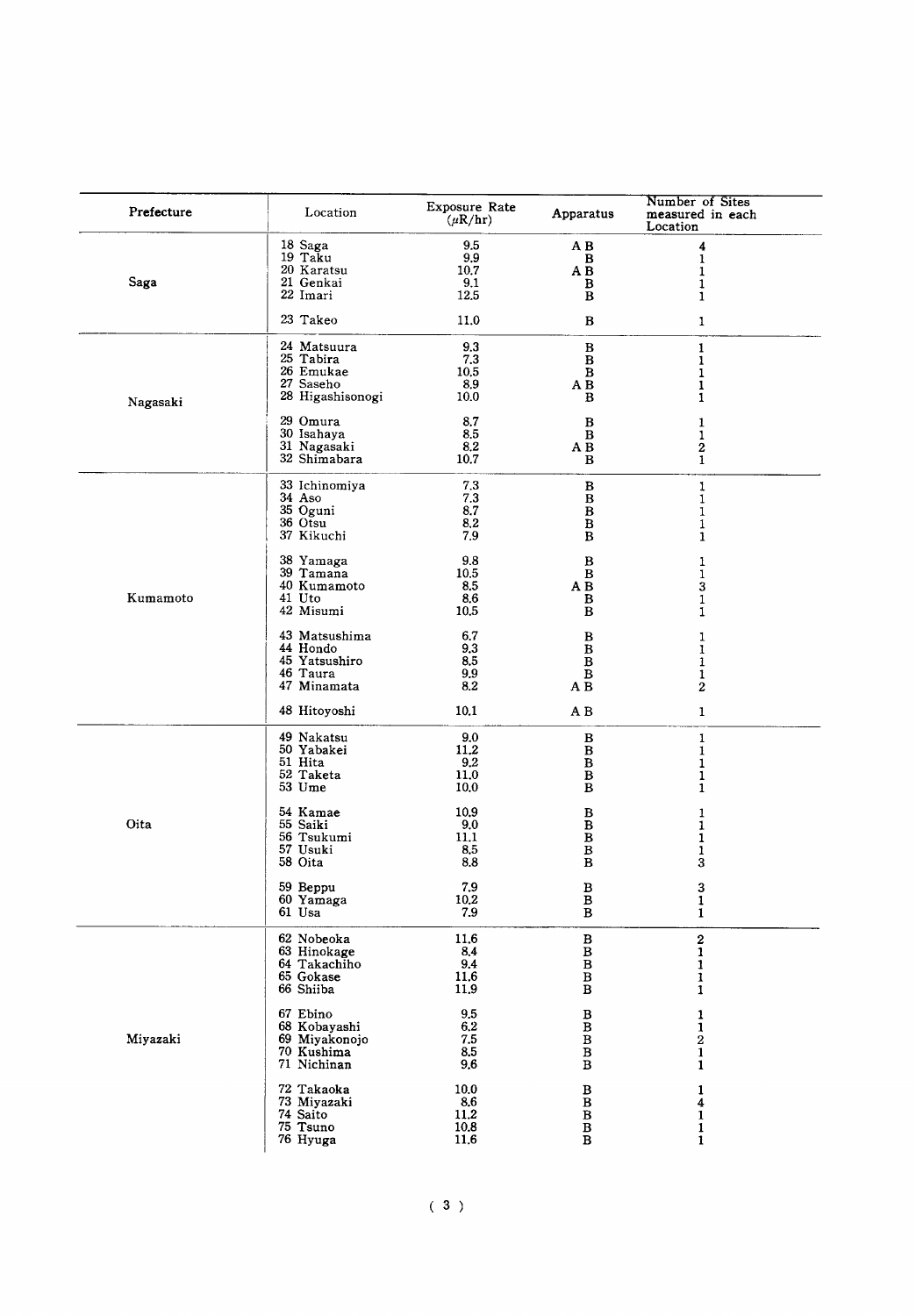| Prefecture | Location              | <b>Exposure Rate</b><br>$(\mu R/hr)$ | Apparatus                             | Number of Sites<br>measured in each<br>Location |
|------------|-----------------------|--------------------------------------|---------------------------------------|-------------------------------------------------|
|            | 77 Kirishima          | 8.2                                  | в                                     |                                                 |
|            | 78 Kurino             | 9.3                                  | в                                     |                                                 |
|            | 79 Oguchi             | 10,0                                 | B                                     |                                                 |
|            | 80 Izumi              | 10.6                                 |                                       |                                                 |
|            | 81 Akune              | 7.5                                  | $\frac{\mathbf{B}}{\mathbf{B}}$       |                                                 |
|            | 82 Sendai             | 9.8                                  | в                                     |                                                 |
|            | 83 Sendai Kumizaki    | 8.5                                  | B                                     |                                                 |
|            | 84 Kushikino          | 9.7                                  |                                       |                                                 |
|            | 85 Kaseda             | 10.1                                 | $_{\rm B}^{\rm B}$                    |                                                 |
| Kagoshima  | 86 Makurazaki         | 8.4                                  |                                       |                                                 |
|            | 87 Ibusuki            | 5.8                                  |                                       |                                                 |
|            | 88 Kiire              | 10.2                                 | $\begin{array}{c} B \\ B \end{array}$ |                                                 |
|            | 89 Kagoshima Kagehara | 7.7                                  |                                       |                                                 |
|            | 90 Kagoshima          | 8,6                                  | $\mathbf A$ $\mathbf B$               |                                                 |
|            | 91 Kaziki             | 8,6                                  | B                                     |                                                 |
|            | 92 Kokubu             | 9.7                                  | в                                     |                                                 |
|            | 93 Tarumizu           | 7.0                                  |                                       |                                                 |
|            | 94 Kanoya             | 8.7                                  |                                       |                                                 |
|            | 95 Sata               | 7.7                                  | B<br>B<br>B                           |                                                 |

Spherical Ionization Chamber Note. A: **B:** Scintillation Surveymeter

> Table 2. Population exposure due to Natural Radiation in each Prefecture of the Kyushu district.<br>By S. Abe, N. Sekiguchi, K. Shimizu and I. Suyama (National Institute of Radiological Sciences)

| Prefecture | Population*<br>$(\times 1,000)$ | Exposure Rate ± Standard Deviation<br>$(\mu R/hr)$ |  |
|------------|---------------------------------|----------------------------------------------------|--|
| Fukuoka    | 3965                            | $10.8 \pm 1.3$                                     |  |
| Saga       | 872                             | $10.3 + 1.1$                                       |  |
| Nagasaki   | 1568                            | $8.8 \pm 0.8$                                      |  |
| Kumamoto   | 1740                            | $8.6 \pm 1.0$                                      |  |
| Oita       | 1187                            | $9.1 \pm 1.0$                                      |  |
| Miyazaki   | 1081                            | $9.7 \pm 1.4$                                      |  |
| Kagoshima  | 1781                            | $8.7 \pm 1.1$                                      |  |
| Kvushu     | 12194                           | $9.6 \pm 1.2$                                      |  |

National Census in 1965

Figure 3. Population exposure due to Natural Radiation in each Prefecture of the Kyushu District

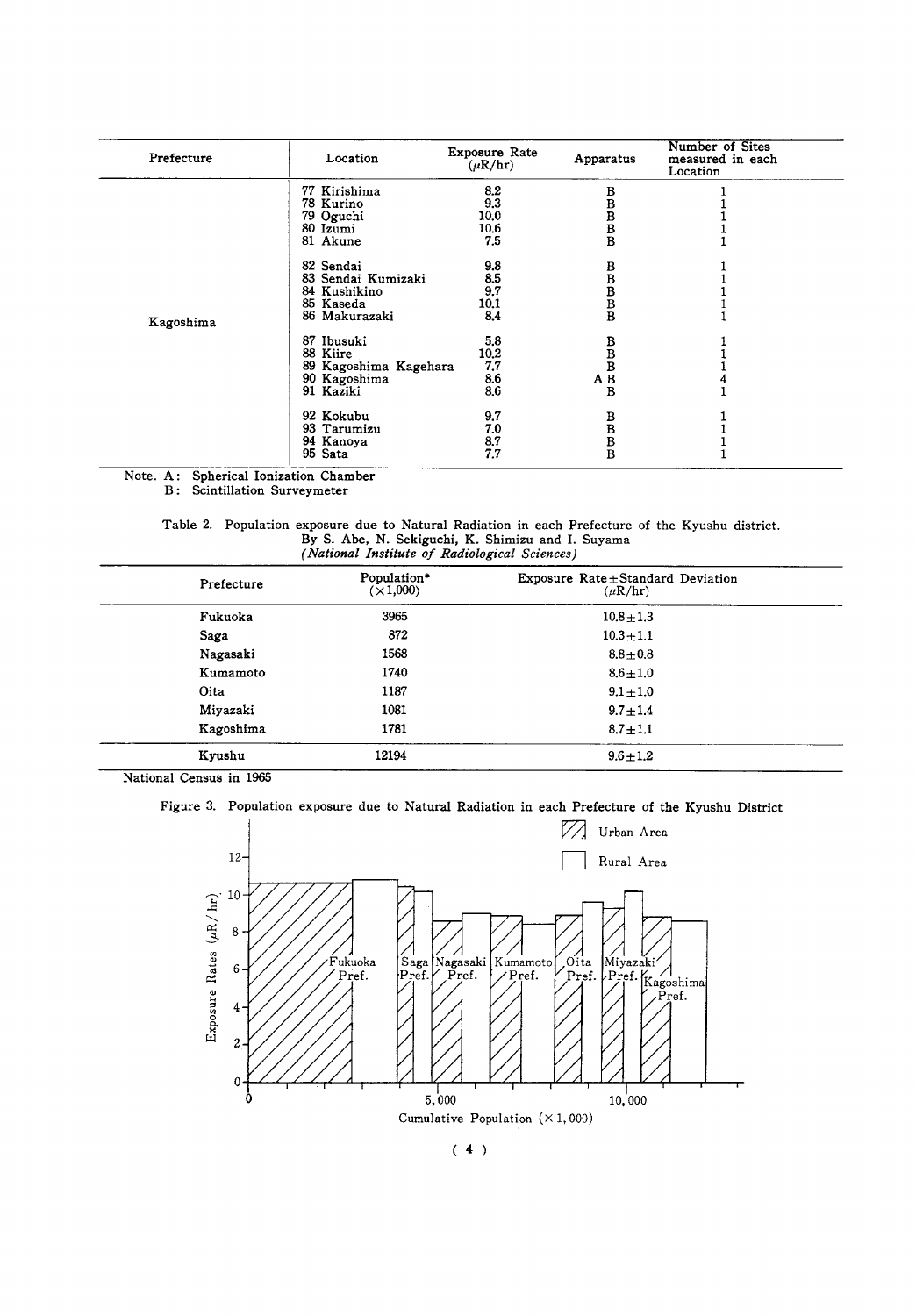### **Plant** Data

#### Concentration of Carbon-14 in Plant Essential Oil

(National Institute of Radiological Sciences)

In this work, the concentrations of carbon-14 in thymol and menthol were measured by the liquid scintillation counting method and their annual variations were observed from 1942 to 1968. Sampling locations are shown in Figure 4. Sample materials and counting method:

1. Thymol: Thymol was obtained by the usual method from the essential oil of Orthodon japonicium Benth (Labiates). The plant cultivated every year from 1954 to 1968 was harvested in September in the experimental field of Chiba University. The methylation to mask the strong quenching action of thymol owing to its phenolic group was carried out. Eighteen grams of thymol methyl ether was weighed in 20 ml low potassium glass vial and 0.4% of PPO and 0.01% POPOP w/w were dissolved in it.

2. Menthol: Menthol was obtained from Menta arvensis cultivated every year from 1942 to 1968 in the east part of Hokkaido and prepared by Kitami Factory of the Federation of Agricultural Cooperative Societies of Hokkaido. In 1963 and 1965, the sample cultivated in field of Okayama Prefecture by Toyo Hakka Co. have been obtained. The conversion of menthol to p-cymene, which is used as an excellent solvent for liquid scintillator was carried out. The samples of p-cymene for liquid scintillation counting were prepared as same as above example. In earlier period, the measurement of radioactivities was carried out using a liqhid scintillation counter TRI-CARB Model 314 A which was manually operated and the counting efficiency was determined by internal standard of benzoic Recently, however, Nuclear Chiacid-1-C-14.

cago Mark I counter was employed and the counting efficiency was calibrated by external standard method. Result:

The results obtained are shown in Tables 3 and 4, and the annual variations of carbon-14 concentration in plant essential oil are summarized in Figure 5.



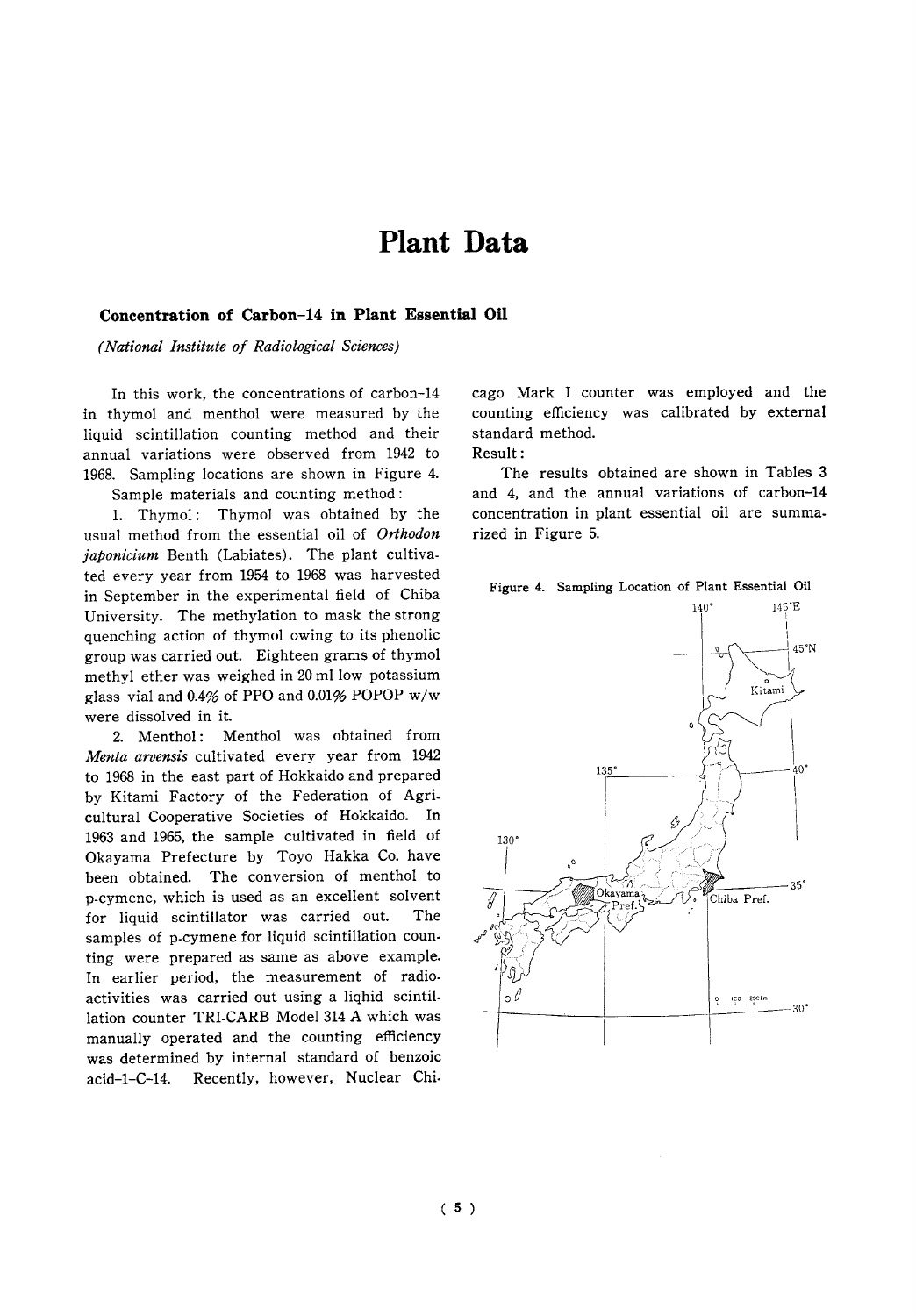| Year of<br>Harvest |          | Location                  |                | <sup>14</sup> C concentration<br>(dpm/g of carbon) |
|--------------------|----------|---------------------------|----------------|----------------------------------------------------|
| 1954               |          | Chiba-shi, Chiba Pref. A* |                | 14.05***                                           |
| 1956               | 11       | 11                        |                | 13.28                                              |
| 1957               | n        | 11                        |                | 15.84                                              |
| 1958               | 11       | 11                        |                | 15.16                                              |
| 1959               | "        | 11                        |                | 16.82                                              |
| 1960               | 11       | IJ                        |                | 17.21                                              |
| 1961               | 11       | ŋ                         |                | 17.49                                              |
| 1962               | "        | 11                        |                | 19.57                                              |
| 1963               | 11       | "                         |                | 26.02                                              |
| 1964               | 11       | n                         |                | 23.97                                              |
| 1965               | n        | 11                        |                | 23,86                                              |
| n                  | 11       | $\prime$                  | B**            | 23,83                                              |
| 1966               | 11       | n                         | B**            | 22.46                                              |
| 1967               | 11       | n                         | $B**$          | 21.19                                              |
| 1968               | $\prime$ | n                         | $B^{\ast\ast}$ | 19.42                                              |

| Table 3. Annual Variation of Carbon-14 Concentration |
|------------------------------------------------------|
| in Thymol by Y. Kasida, T. Iwakura and               |
| A. Maebayashi $-1954$ to 1968-                       |
| (National Institute of Radiological Sciences)        |

| Table 4. Annual Variation of Carbon-14 Concent- |
|-------------------------------------------------|
| ration in Menthol by Y. Kasida, T. Iwakura      |
| and A. Maebayashi $-1942$ to 1968-              |
| (National Institute of Radiological Sciences)   |

Location

<sup>14</sup>C concentration<br>(dpm/g of carbon)

| 1942 | Kitami, Hokkaido* | 13,60*** |
|------|-------------------|----------|
| 1947 | 11                | 13.69    |
| 1948 | IJ                | 13.97    |
| 1952 | 11                | 13,61    |
| 1953 | $\prime$          | 13.17    |
|      |                   |          |
| 1954 | "                 | 14.04    |
| 1957 | $^{\prime\prime}$ | 15.46    |
| 1958 | 11                | 16.32    |
| 1959 | "                 | 18.26    |
| 1960 | n                 | 18.06    |
|      |                   |          |
| 1961 | 11                | 17.34    |
| 1962 | n                 | 19.60    |
| 1963 | n                 | 24.16    |
|      | Okayama Pref.**   | 25.19    |
| "    |                   | 23.01    |
| 1964 | Kitami, Hokkaido  |          |
| 1965 | n                 | 23.63    |
|      |                   | 21.28    |
| 1965 | Okayama Pref.     |          |
| 1966 | Kitami, Hokkaido  | 21.52    |
| 1967 | "                 | 21.11    |
| 1968 | ヶ                 | 20.96    |

A\* : Experimental field of Chiba University.

B\*\*: Experimental field of National Institute of Radiological Sciences.

\*\*\*: 95% confidence (2 sigma)

\* Farm of the Hokuren Kitami Factory.

\*\* Farm of the Toyo Hakka Co.

\*\*\* 95% confidence (2 sigma)

Year of<br>Harvest



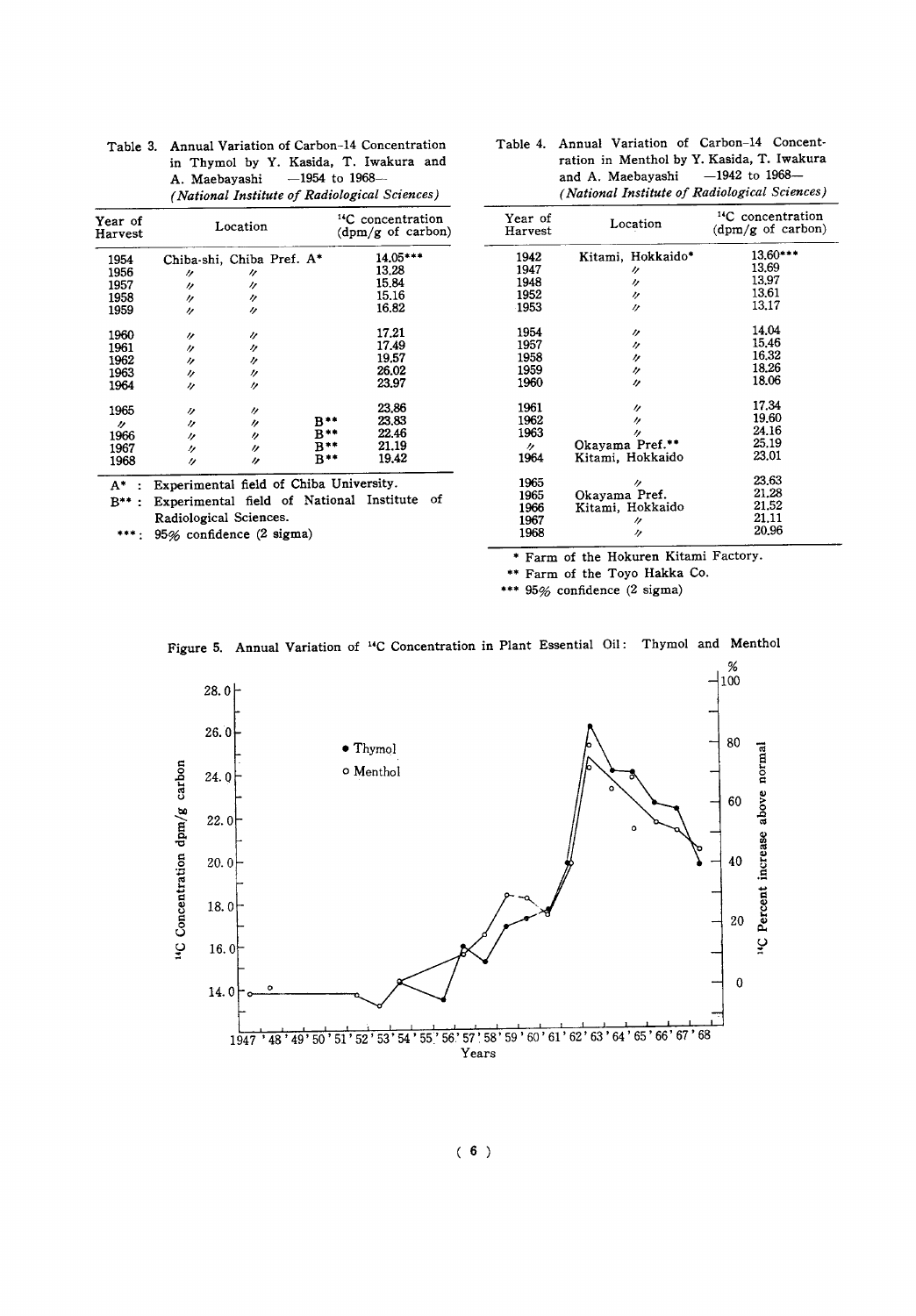# **DATA OF THE TENTH' NUCLEAR TEST OF THE PEOPLE'S REPUBLIC OF CHINA**

\* The ninth nuclear test was conducted *underground* on the 23rd September, 1969. The test site was supposed to be in the neighborhood of Lake Lop Nor. The scale of detonation was equivalent to  $20 \sim 200$  kilotons TNT.

### **Meteorological Data**

#### Gross Beta-radioactivity in Rain and Dry Fallout

(Meteorological Agency)

Survey of gross beta-activity in rain and dry fallout has been conducted with the network of 13 stations of Meteorological Agency shown in Figure 6.

The processes of sampling and counting are the same ones with that in the explanation on page 2, Issue No. 5 of this publication series.

The tenth nuclear test of the People's Republic of China was carried out on the 29th of September, 1969 according to the news reporting.

The tenth test area is believed to be in the neighborhood of Lake Lop Nor, (40°N. Lat., 90°E. Long.) about 4,000 kilometers west-northwest of Japan.

Results obtained during the period from the 29th September to the 9th October are shown in Table 5 and Table 6.

Now in Japan, abnormal microbarographic record was distinctly observed.

These records are shown in Table 7 and Figure 7.

The meteorological trajectory shown in Figure 8 estimates that the radioactive debris emitted into the troposphere first passed about 10 kilometers of altitude (300mb level) in the northern part of Japan one day after the explosion date. Both radioactivity in rain and suspended dust

near the grouned in this test were generally normal in these period.

Figure 6. Fallout Observation Nework of Meteorological Agency



 $(7)$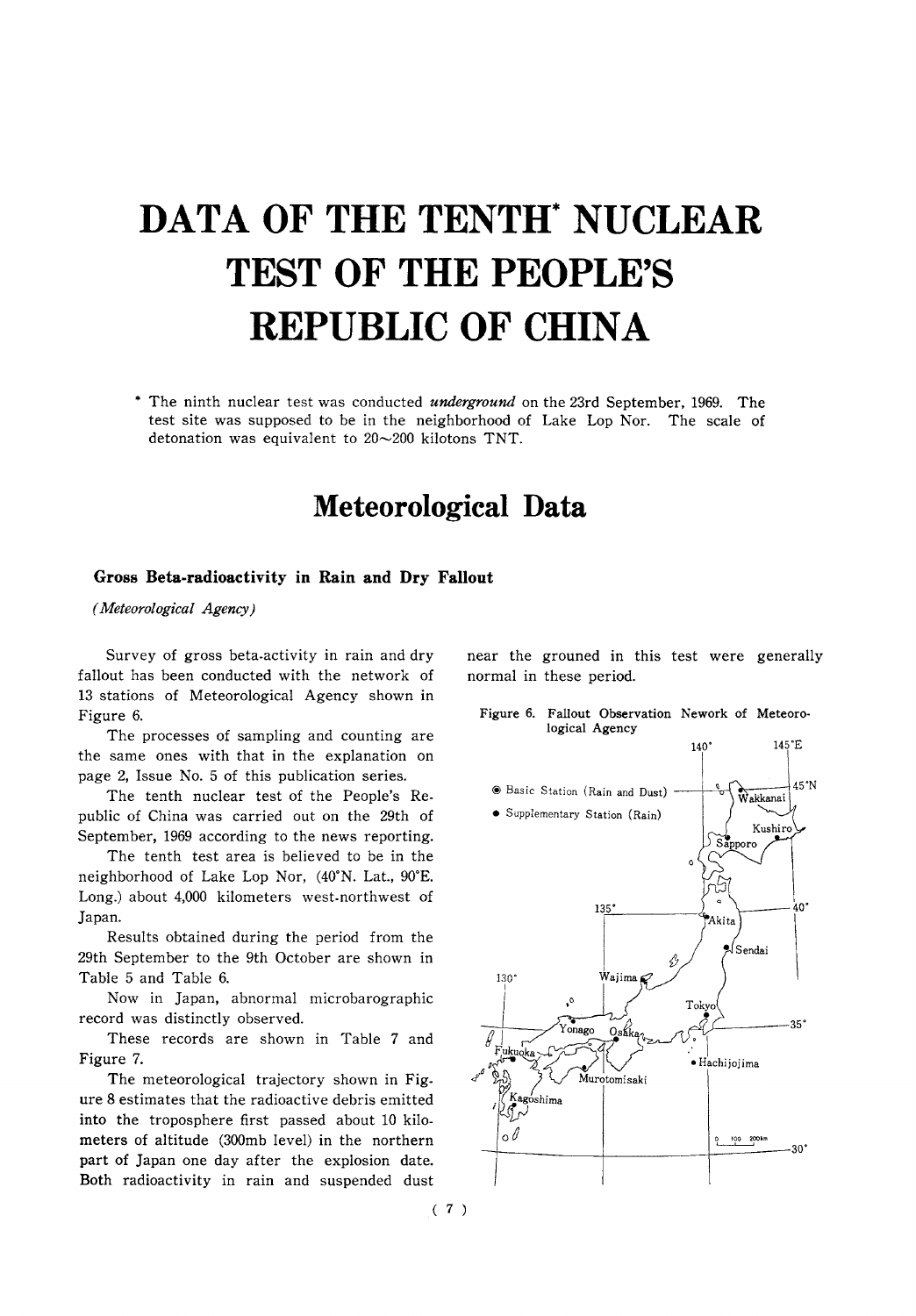#### Table 5. Gross  $\beta$ -activity in Rain -Sept. 29 to Oct. 9, 1969-Compiled by T. Nagai, T. Honda, H. Ueno and K. Matumura (Meteorological Agency)

Upper Rank: Concentration (pCi/cc) Lower Rank: Deposition  $(mCi/km^2)$ 

| Date                  | Sept. 1969 |                          | Oct. 1969 |              |            |            |                 |     |     |     |            |
|-----------------------|------------|--------------------------|-----------|--------------|------------|------------|-----------------|-----|-----|-----|------------|
| Station               | 29         | 30                       | 1         | $\mathbf{2}$ | 3          | 4          | $5\phantom{.0}$ | 6   | 7   | 8   | 9          |
| Wakkanai              |            | 0.1                      |           | $0.0\,$      |            | 0.3        | 0.0             | 0.0 | 0.1 |     | 0.0        |
| n.                    |            | 0.4                      |           | 0.0          |            | 0.7        | 0.0             | 0,0 | 0.7 |     | 0.0        |
| Sapporo               | 0,0        | 0.1                      |           | 0.3          |            |            | --              | —   | 0.0 |     | 0.0        |
| W.                    | 0.0        | 0.5                      |           | 7.7          |            |            |                 |     | 0,0 |     | 0.0        |
| Kushiro               |            | 0.0                      |           | 0.7          |            |            |                 | 0.0 |     |     | 0.1        |
| $\overline{U}$        |            | 0.0                      |           | 50.0         |            |            |                 | 0.0 |     |     | 1.0        |
| Sendai                |            | --                       | 0.0       | 0.0          |            |            |                 |     |     |     | 0.0        |
| $\prime$              |            | —                        | 0.0       | 0,0          |            |            |                 |     |     |     | 0.0        |
| Akita                 | 0.1        | 0.1                      | 0.0       | -            | 0.1        |            |                 | 0.1 |     |     | 0.0        |
| $\prime$              | 0.2        | 0.2                      | 0.0       |              | 0.3        |            |                 | 0.4 |     |     | 0.0        |
| Tokyo                 |            | ----                     | 0.1       | 0,0          |            |            |                 |     |     |     | 0.0        |
| $^{\prime\prime}$     |            | $\overline{\phantom{0}}$ | 0.4       | 0.0          |            |            |                 |     |     |     | 0.0<br>0.0 |
| Wajima                | -          |                          | 0.0       | 0.0          |            |            | 0.0             |     |     |     | 0.0        |
| $\boldsymbol{\prime}$ |            | --                       | 0.0       | 0.0          |            |            | 0.0             |     |     | 0.1 | 0.0        |
| Hachijojima           | 0.0        | 0,0                      | 0.1       | 0.0          |            |            | 0.0             | 0.0 |     | 2.2 | 0.0        |
| r,                    | 0.0        | 0.0                      | 0.3       | 0.0          |            |            | 0.0             | 0.0 |     | 0.1 | 0.0        |
| Osaka                 |            | ---                      | 0.1       | 0.0          |            |            |                 |     |     | 0.1 | 0.0        |
| $\prime$              | –          | --                       | 0.8       | 0.0          |            |            |                 |     |     |     | 0.1        |
| Yonago                | 0.1        | 0.0                      | 0.0       | 0.3          |            |            | 0.1             |     |     |     | 0.3        |
| $^{\prime\prime}$     | 0.2        | 0.0                      | 0.0       | 0.4          |            |            | 0.7             |     |     | 0.1 | 0.0        |
| Murotomisaki          | 0.0        |                          | 0.0       |              |            |            |                 |     |     | 0.2 | 0.0        |
| n                     | 0.0        |                          | 0.0       |              |            |            |                 |     |     |     |            |
| Fukuoka               |            | —                        | 0.0       |              |            |            |                 |     |     |     |            |
| $\prime$              | ----       | $-$                      | 0.0       |              |            |            |                 |     |     |     |            |
| Kagoshima             | 0.0        | 0.0                      | 0.0       |              | 0.0<br>0.0 | 0.0<br>0.0 |                 |     |     |     |            |
| n                     | 0.0        | 0.0                      | 0.0       |              |            |            |                 |     |     |     |            |

Table 6. Gross  $\beta$ -activity in Dust -Sept. 29th to Oct. 8th, 1969-Compiled by T. Nagai, T. Honda H. Ueno and K. Matumura (Meteorological Agency)

| <b>Station</b>                      | Sept. 1969<br>29         | 30  | Oct. 1969                |                          |                               | 4 | ১ |                          |                               |
|-------------------------------------|--------------------------|-----|--------------------------|--------------------------|-------------------------------|---|---|--------------------------|-------------------------------|
| Sapporo<br>Sendai<br>Tokyo<br>Osaka | 0.2<br>0.5<br>0.5<br>0.2 | 0.2 | 0.2<br>0.2<br>0.4<br>1.2 | 0,0<br>0.2<br>0.4<br>0.2 | 0.2<br>0.2<br>0.4<br>$_{0.7}$ |   |   | 0.2<br>0.2<br>0.2<br>0.2 | 0.2<br>$_{0.7}$<br>0.4<br>0.2 |
| Fukuoka                             | 0.7                      | 1.2 | 0.0                      | 0,5                      | 0.7                           |   |   | 0.5                      | 1.0                           |

Table 7. The Microbarographic Records Produced by the 10th Nuclear Test of The People's Republic of China - Sept. 29, 1969-

| Compiled by T. Nagai, T. Honda, H. Ueno and K. Matumura |  |  |  |  |
|---------------------------------------------------------|--|--|--|--|
| (Meteorological Agency)                                 |  |  |  |  |

| <b>Station</b> | LAT               | LONG     | ጥ<br>(G.M.T.) | $(\mathbf{mb})$ | (min)            | (min) |
|----------------|-------------------|----------|---------------|-----------------|------------------|-------|
| Wakkanai       | 45°25′N           | 141°41′E | 12:13         | 0.2             |                  | 19    |
| Kushiro        | 42°59′N           | 144°24′E | 12:27         | $_{0.2}$        | 2                | 56    |
| Akita          | 39°43'N           | 140°06′E | 12:10         | 0.1             |                  | 22    |
| Wajima         | 37°23'N           | 136°54′E | 12:07         | $_{0.1}$        |                  | 43    |
| Tokyo          | 35°41'N           | 139°46′E | 12:17         | 0.2             | 5                | 52    |
| Yonago         | 35°26′N           | 133°21′E | 11:59         | 0.1             | $\boldsymbol{2}$ | 16    |
| Murotomisaki   | $33^{\circ}15'$ N | 134°11′E |               | --              |                  |       |
| Kagoshima      | 31°34'N           | 130°33'E | 11:52         | 0.4             | 3                | 27    |

Note. T means Time, A: Amplitude, P: Period, D: Duration, respectively.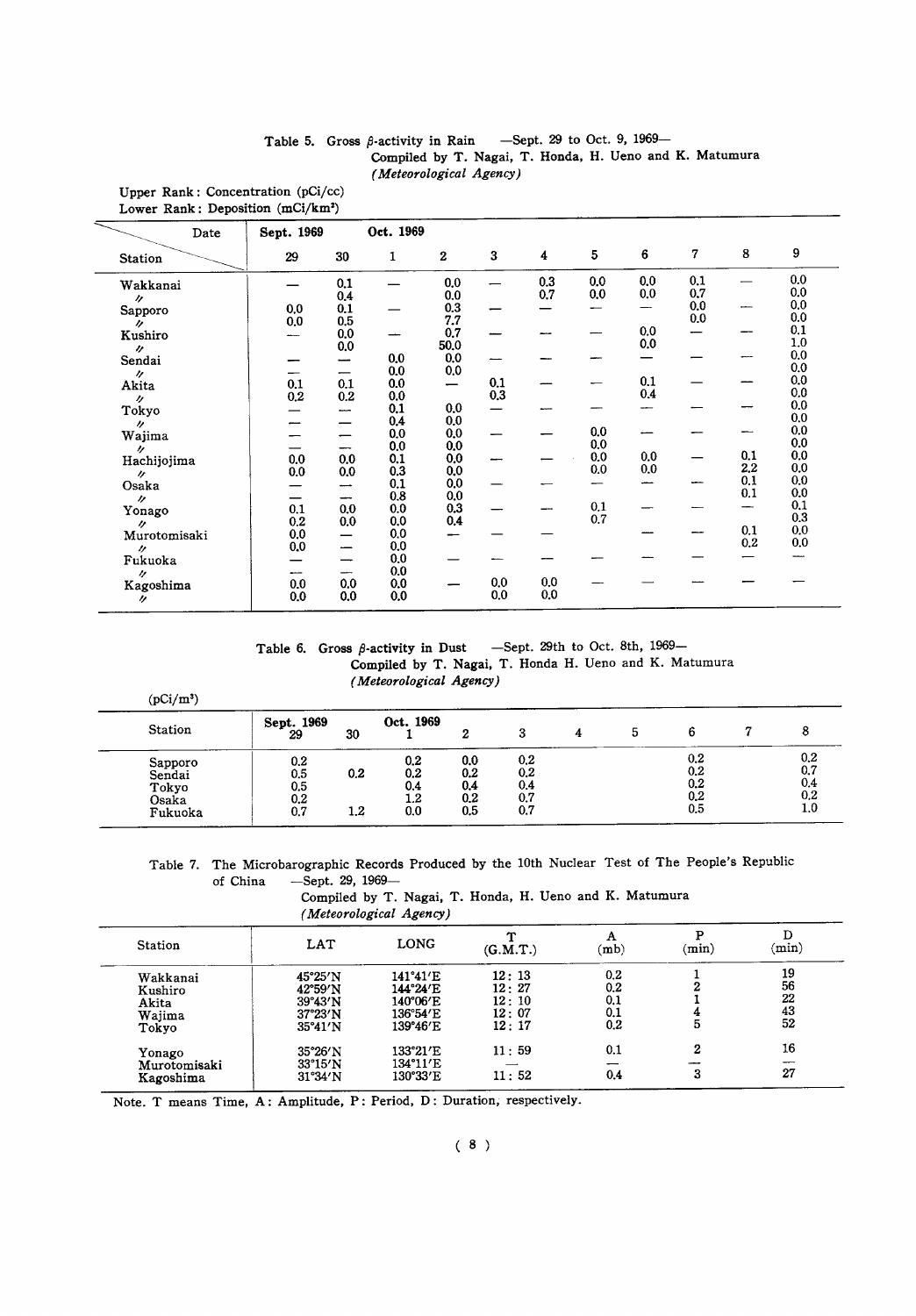

Figure 7. Isochrones of the First Shock Wave<br>Test Site: the Neighborhood of Lak Lop Nor (40°N. 90°E)<br>Time of Explosion: about 08: 00, Sept. 29th, 1969 (G.M.T.)

<sup>\*</sup> Numeral indicates the arrival time of the first shock. (G.M.T.)<br>Figure 8. The Meteorological Trajectory at the Time when the 10th Nuclear Test was carried out by the<br>People's Republic of China

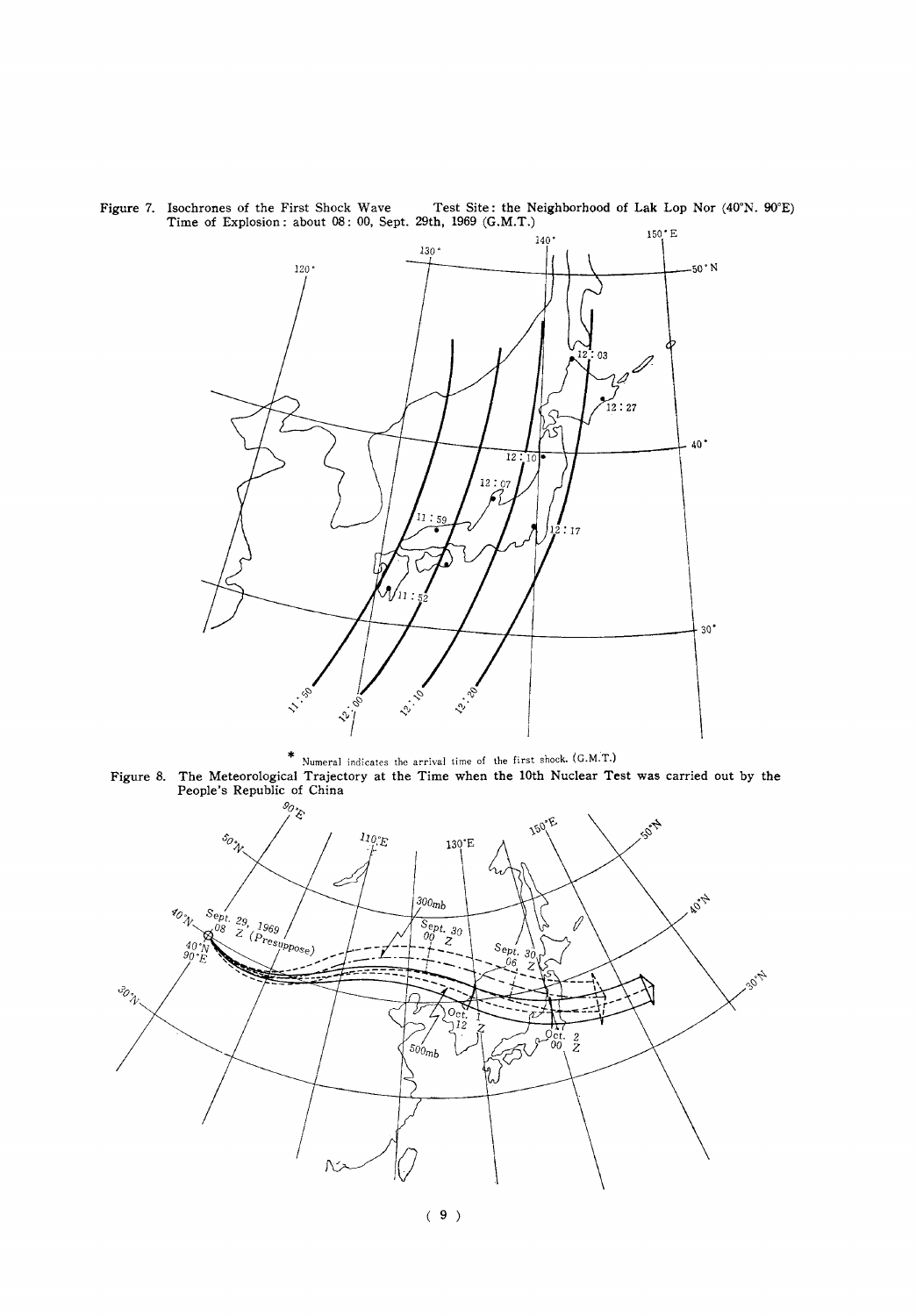#### Gross Beta-Radioactivity in Upper Air

(Research and Development H.Q., Japan Defense Agency)

Since 1960, Research and Development H.Q., Japan Defense Agency has measured the betaactivity of dust in the lower layer of the stratosphere and tropopause using aircraft as collectors.

The samples were taken over three areas of Japan using both dust samplers attached under the aircraft wings and gummed papers attached in front of them.

The sampling flight with gummed papers was made using two aircraft at the same time, one of which made a normal sampling flight and the other only upward and downward flight. The difference between the amounts of radioactivity of the samples collected by the two aircraft is taken as the value at the flight altitude.

Figure 9 shows three sampling areas of Japan.

As to the tenth nuclear test, aircraft detected little amount of radioactivity over three sampling areas of Japan, except the North area, Tohoku, on the morning of the 1st, October, 1969. So it is assumed that the radioactive cloud passed over the North of Japan.

Results obtained is shown in Table 8. Figure 10 shows the temporal variation of gross betaactivity in upper air at altitudes from about 6 km to 10 km.



Figure 9. Three sampling Area of Japan

-Sept. 30th to Oct. 2nd, 1969-Table 8. Gross  $\beta$ -activity in Upper Air By K. Kenmochi, S. Igarashi, T. Akimoto and K. Kitazawa (Research and Development H.Q., Japan Defense Agency)

| Sky Area                                                                                      | Tohoku*                                    |                          | Chubu**                 | Kyushu***                |                                 |  |
|-----------------------------------------------------------------------------------------------|--------------------------------------------|--------------------------|-------------------------|--------------------------|---------------------------------|--|
| Date                                                                                          | 10,500<br>$\sim$ 12,000 m                  | 10,000                   | 6,000<br>$\sim$ 8,000 m | 9,600<br>$\sim$ 10.000 m | 5,500<br>$\sim 6,000 \text{ m}$ |  |
| Sept. 30, 1969<br>11.00 a.m.<br>1.00 p.m.<br>3.00 p.m.<br>5.00 p.m.<br>7.00 p.m.<br>9.00 p.m. | 0.3<br>0.1<br>0.1<br>0.1<br>$0.2\,$<br>0.1 | 0.3<br>0.1<br>0.3<br>0.1 |                         | 0.1                      |                                 |  |
| Oct. 1, 1969<br>9.00 a.m.<br>12.00 p.m.<br>$3.00$ p.m.<br>7.00 p.m.                           | 5.5                                        |                          | 0.1                     | 0.3                      | 0.1                             |  |
| Oct. 2, 1969<br>7.00 a.m.<br>9.00 a.m.<br>10.00 a.m.<br>12.00 p.m.                            |                                            |                          | 0.1<br>0.2              |                          | 1.0<br>0.5                      |  |

by dust samplers.  $^{\prime\prime}$ 

by gummed papers.  $\prime$